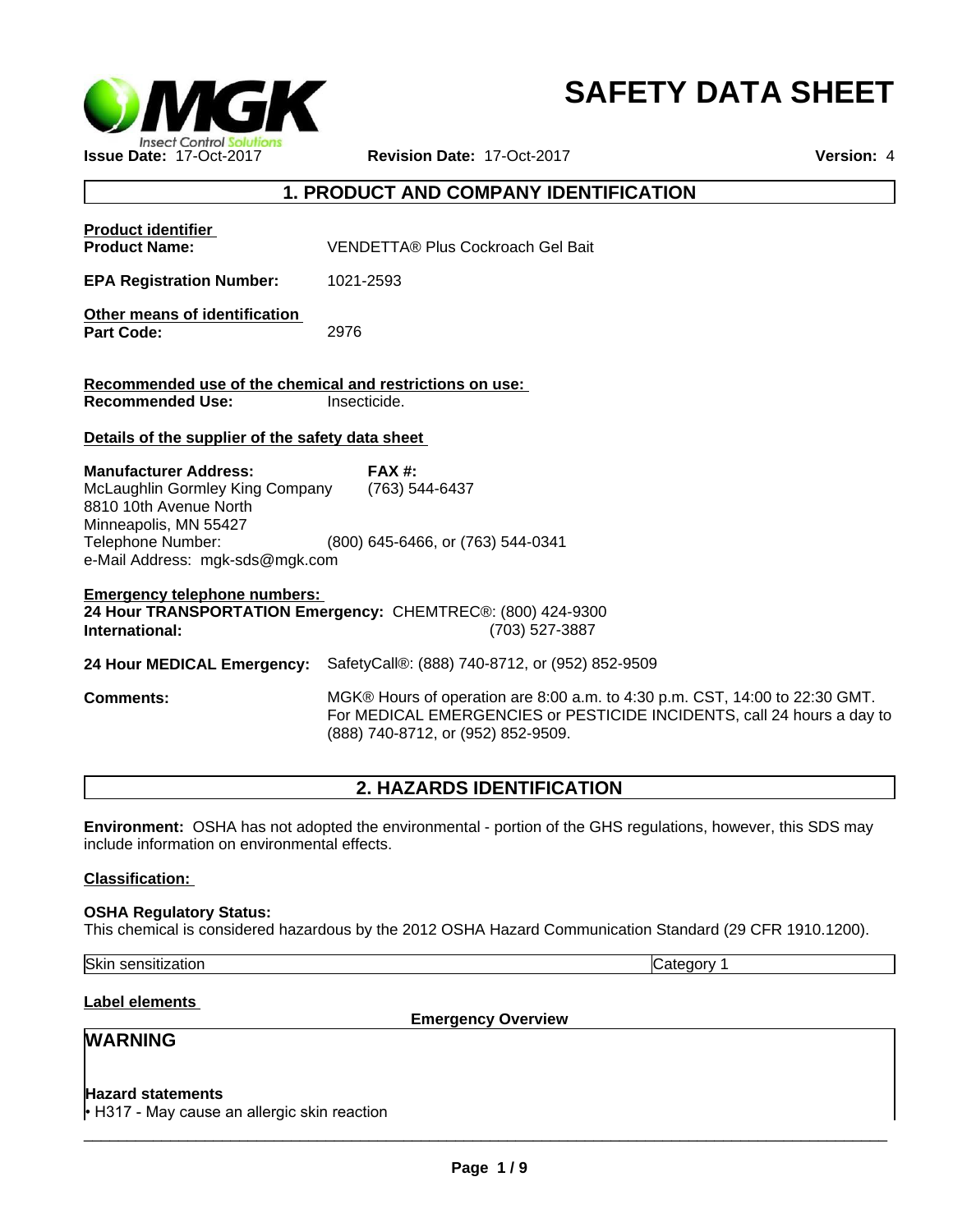

#### **Precautionary Statements - Prevention:**

P272 - Contaminated work clothing should not be allowed out of the workplace P280 - Wear protective gloves

#### **Precautionary Statements - Response:**

P321 - Specific treatment (see Section 4/ First Aid). P302 + P352 - IF ON SKIN: Wash with plenty of soap and water P333 + P313 - If skin irritation or rash occurs: Get medical advice/attention P363 - Wash contaminated clothing before reuse

#### **Precautionary Statements - Storage:**

P404 - Store in a closed container

#### **Precautionary Statements - Disposal:**

P501 - Dispose of contents/container to an approved waste disposal plant

#### **Hazards not otherwise classified (HNOC):**

Do not use this product in or on electrical equipment due to the possibility of shock hazard.

## **3. COMPOSITION/ INFORMATION ON INGREDIENTS**

| <b>Chemical Name</b>                      | <b>CAS No</b>                                            | $-$ %<br>Weight- |
|-------------------------------------------|----------------------------------------------------------|------------------|
| Abamectin                                 | 74754<br>$\sim$                                          | 0.050            |
| R®<br>NY'<br>$\sqrt{2}$<br>'Pyriproxyfen) | $\overline{\phantom{a}}$<br>7-68-<br>:אם<br>، ں ر<br>، ب | 0.50             |

\*The exact percentage (concentration) of composition has been withheld as a trade secret.

Comments: Ingredients not identified are proprietary or non-hazardous. Values are not product specifications.

### **4. FIRST AID MEASURES**

### Aspiration pneumonia hazard: • No information available

#### **Description of first aid measures:**

| Eye contact:         | Hold eye open and rinse slowly and gently with water for 15-20 minutes. Remove<br>contact lenses, if present, after the first 5 minutes, then continue rinsing eye. Call<br>a poison control center or doctor for treatment advice. |
|----------------------|-------------------------------------------------------------------------------------------------------------------------------------------------------------------------------------------------------------------------------------|
| <b>Skin Contact:</b> | Take off contaminated clothing. Rinse skin immediately with plenty of water for                                                                                                                                                     |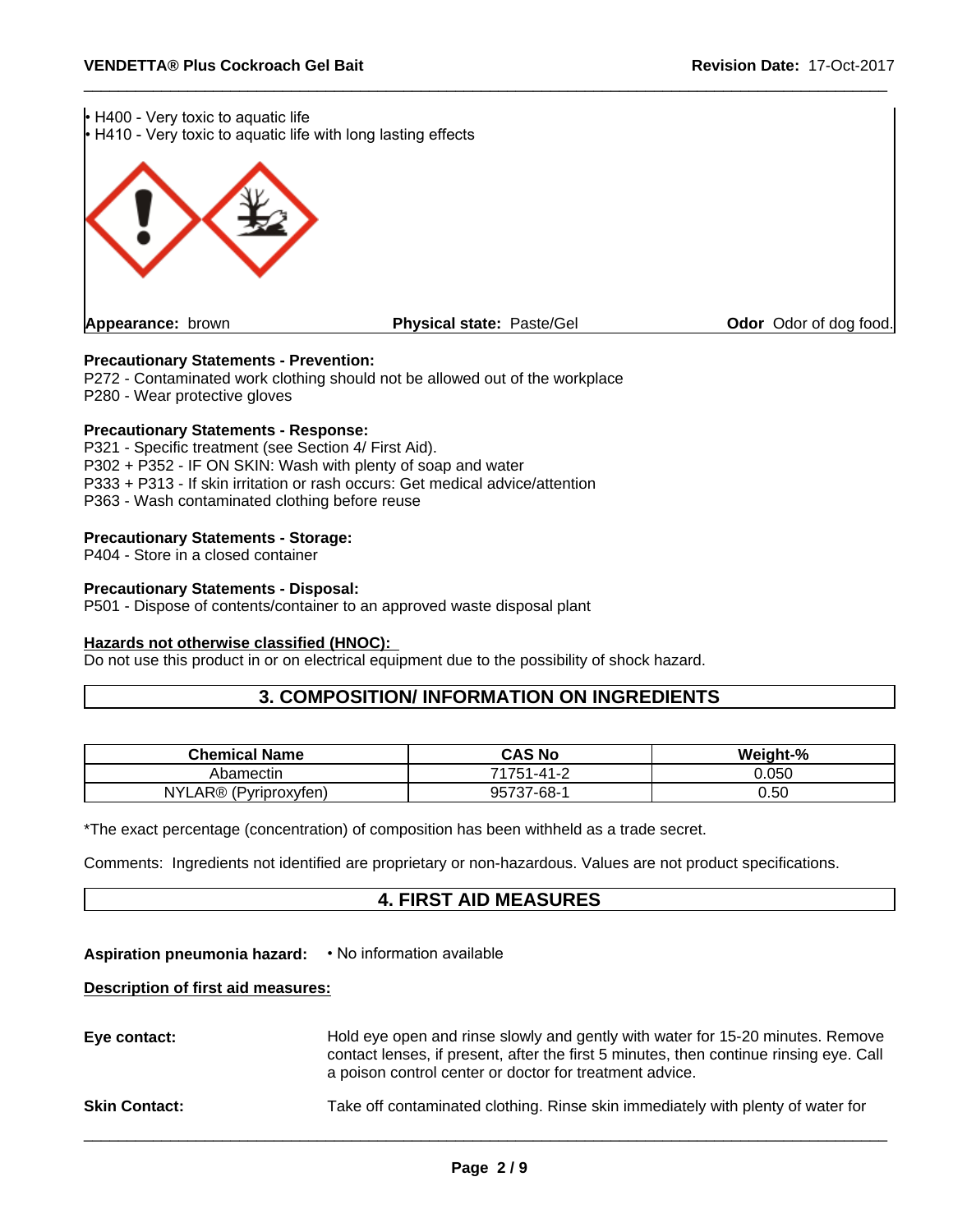|                     | 15-20 minutes. Call a poison control centeror doctor for treatment advice.                                                                                                                                                                                                                      |
|---------------------|-------------------------------------------------------------------------------------------------------------------------------------------------------------------------------------------------------------------------------------------------------------------------------------------------|
| Ingestion:          | If swallowed, IMMEDIATELY call a poison control center or doctor for treatment<br>advice. Have person sip a glass of water if able to swallow. Do not induce vomiting<br>unless told to do so by a poison control center or a doctor. Never give anything by<br>mouth to an unconscious person. |
| Inhalation:         | Remove affected person to fresh air. If person is not breathing, call 911 or an<br>ambulance, then give artificial respiration, preferably mouth-to-mouth if possible.<br>Call a poison control center or doctor for further treatment advice.                                                  |
| Note to physicians: | For skin effects, a highly efficient therapeutic agent for Pyrethrin/ Pyrethroid<br>exposure is topical application of tocopherol acetate (Vitamin E).                                                                                                                                          |
|                     |                                                                                                                                                                                                                                                                                                 |

## **5. FIRE-FIGHTING MEASURES**

#### **Suitable extinguishing media**

Use extinguishing measures that are appropriate to local circumstances and the surrounding environment.

#### **Unsuitable extinguishing media:** Caution: Use of water spray when fighting fire may be inefficient.

**Hazardous combustion products:** Carbon monoxide, Carbon dioxide (CO2).

#### **Specific hazards arising from the chemical**

No information available.

**Explosion data Sensitivity to Mechanical Impact:** None. **Sensitivity to Static Discharge:** None.

#### **Protective equipment and precautions for firefighters:**

As in any fire, wear self-contained breathing apparatus pressure-demand, MSHA/NIOSH (approved or equivalent) and full protective gear.

| <b>NFPA</b>                | <b>Health hazards 2</b> | <b>Flammability 1</b>     | <b>Instability 0</b>      | <b>Physical and</b><br><b>Chemical Properties</b> |
|----------------------------|-------------------------|---------------------------|---------------------------|---------------------------------------------------|
| <b>HMIS</b>                | <b>Health hazards 2</b> | <b>Flammability 1</b>     | <b>Physical hazards</b> 0 | <b>Personal protection</b>                        |
| Chronic Hazard Star Legend |                         | * = Chronic Health Hazard |                           |                                                   |

## **6. ACCIDENTAL RELEASE MEASURES**

#### **Personal precautions, protective equipment and emergency procedures**

**Personal precautions:** Use personal protective equipment as required.

**Environmental precautions:** Prevent further leakage or spillage if safe to do so. Do not allow into any sewer, on the ground or into any body of water. Prevent product from entering drains. Local authorities should be advised if significant spillages cannot be contained. See Section 12 for additional ecological information.

## **Methods and material for containment and cleaning up Methods for containment:** Prevent further leakage or spillage if safe to do so. **Methods for cleaning up:** Dam up. Soak up with inert absorbent material. Pick up and transfer to properly  $\overline{\phantom{a}}$  ,  $\overline{\phantom{a}}$  ,  $\overline{\phantom{a}}$  ,  $\overline{\phantom{a}}$  ,  $\overline{\phantom{a}}$  ,  $\overline{\phantom{a}}$  ,  $\overline{\phantom{a}}$  ,  $\overline{\phantom{a}}$  ,  $\overline{\phantom{a}}$  ,  $\overline{\phantom{a}}$  ,  $\overline{\phantom{a}}$  ,  $\overline{\phantom{a}}$  ,  $\overline{\phantom{a}}$  ,  $\overline{\phantom{a}}$  ,  $\overline{\phantom{a}}$  ,  $\overline{\phantom{a}}$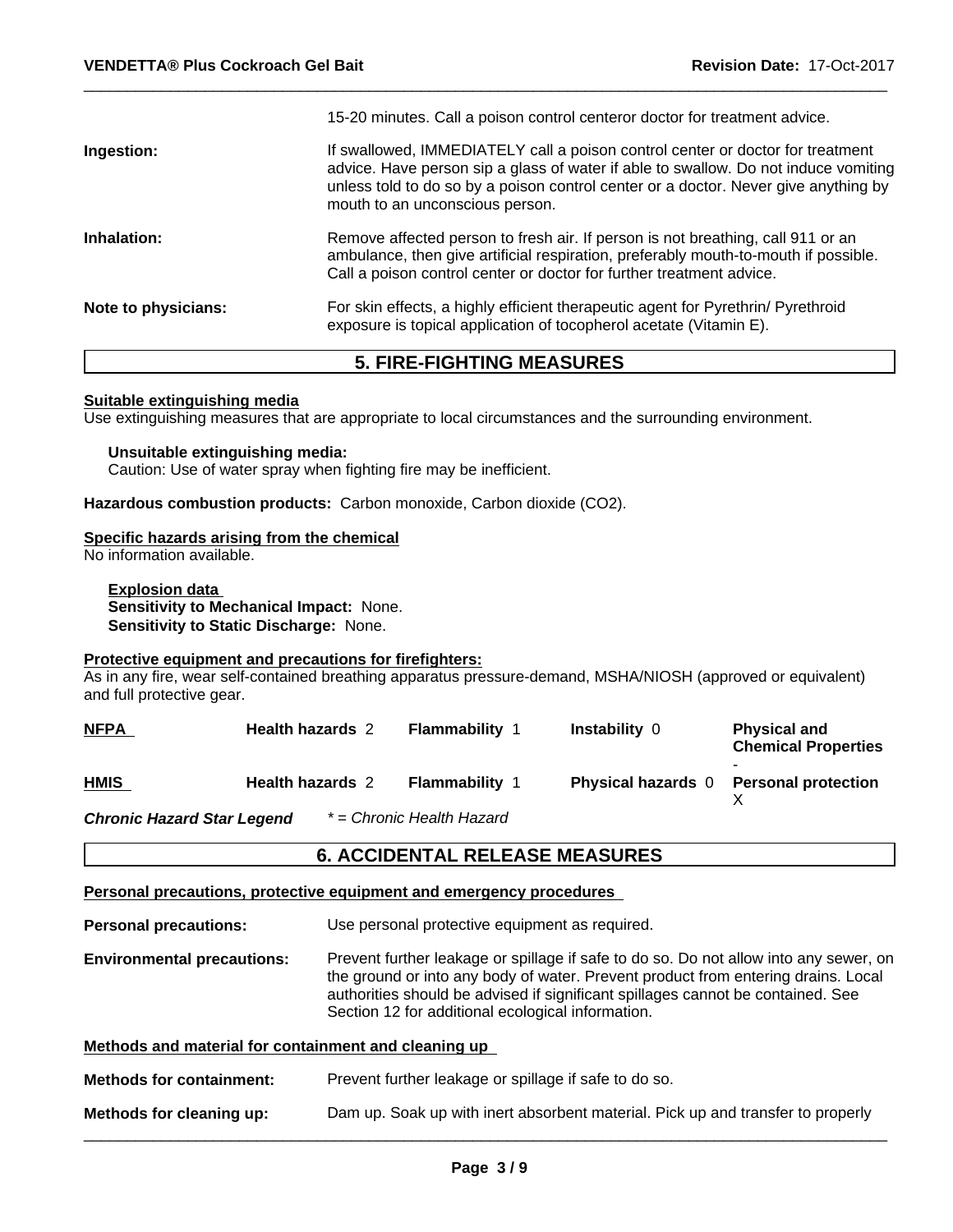labeled containers. Clean contaminated surface thoroughly.

## **7. HANDLING AND STORAGE**

#### **Precautions for safe handling**

| Advice on safe handling: | Use personal protective equipment as required. Ensure adequate ventilation, |
|--------------------------|-----------------------------------------------------------------------------|
|                          | especially in confined areas. For more information, see product label.      |

#### **Conditions for safe storage, including any incompatibilities**

**Storage Conditions:** Keep container tightly closed in a dry and well-ventilated place. For more information, see product label.

## **8. EXPOSURE CONTROLS/ PERSONAL PROTECTION**

#### **Control parameters**

**Exposure Guidelines:** This product, as supplied, does not contain any hazardous materials with occupational exposure limits established by the region specific regulatory bodies.

#### **Appropriate engineering controls**

| <b>Engineering Controls:</b> | Safety showers      |  |
|------------------------------|---------------------|--|
|                              | Eyewash stations    |  |
|                              | Ventilation systems |  |

#### **Individual protection measures, such as personal protective equipment**

| <b>Eye/face protection:</b>                      | Protective eyewear is recommended, but is not required.                                                                                                                        |
|--------------------------------------------------|--------------------------------------------------------------------------------------------------------------------------------------------------------------------------------|
| Skin and body protection:                        | Wear protective gloves and protective clothing.                                                                                                                                |
| <b>Respiratory protection:</b>                   | No protective equipment is needed under normal use conditions. If exposure limits<br>are exceeded or irritation is experienced, ventilation and evacuation may be<br>required. |
| <b>General Hygiene</b><br><b>Considerations:</b> | When using do not eat, drink or smoke. Wash contaminated clothing before reuse.                                                                                                |

## **9. PHYSICAL AND CHEMICAL PROPERTIES**

#### **Information on basic physical and chemical properties:**

**Physical state:** Paste/Gel Appearance: brown **Odor Odor** of dog food.<br> **Odor** threshold: **Codor No** information ave **Color (Gardner Scale):** 

**Property: Comment: Values: Comment: •Method pH:**  $\overline{6.1}$   $\overline{0.5\%}$  in H<sub>2</sub>O. . **Melting point / freezing point:** No information available **Boiling point / boiling range:** No information available **Flash point:**  $\rightarrow$  93.3 °C / > 200.0 °F Tag Closed Cup;

No information available<br>No information available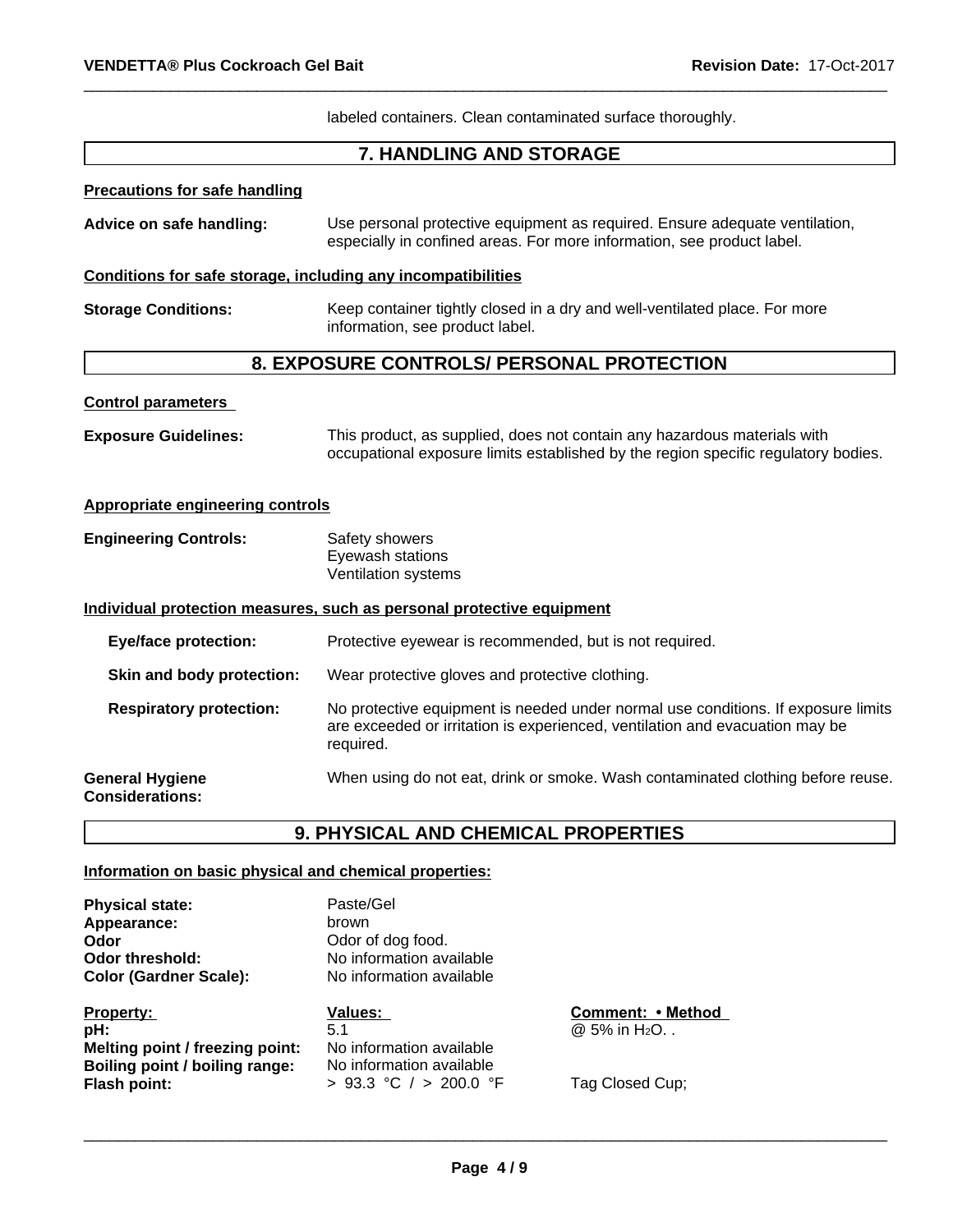| <b>Evaporation rate:</b><br>Flammability (solid, gas):<br>Upper flammability limit (UEL):<br>Lower flammability limit (LEL):<br>Vapor pressure:<br>Vapor density:<br><b>Specific Gravity:</b><br><b>Water solubility:</b><br>Partition coefficient; n-Octanol/<br>Water: | No information available<br>No information available<br>No information available<br>No information available<br>No information available<br>No information available<br>No information available<br>No information available<br>No information available |           |
|--------------------------------------------------------------------------------------------------------------------------------------------------------------------------------------------------------------------------------------------------------------------------|----------------------------------------------------------------------------------------------------------------------------------------------------------------------------------------------------------------------------------------------------------|-----------|
| <b>Autoignition temperature:</b><br><b>Decomposition temperature:</b>                                                                                                                                                                                                    | No information available<br>No information available                                                                                                                                                                                                     |           |
| Kinematic viscosity:<br><b>Dynamic viscosity:</b><br><b>Refractive Index:</b>                                                                                                                                                                                            | No information available<br>3.450 cPs.<br>No information available                                                                                                                                                                                       | @ 54.8 °C |
| <b>Other Information:</b><br><b>Density:</b><br>VOC Content (%):                                                                                                                                                                                                         | 1.36 g/cm <sup>3</sup> @ 20.0 °C<br>0.3                                                                                                                                                                                                                  |           |
| <b>Miscibility/Solubility:</b><br>Water:<br><b>Alcohol</b><br><b>Aromatic solvents:</b><br><b>Petroleum distillates:</b>                                                                                                                                                 | Partially miscible<br>Partially miscible<br>Immiscible<br>Immiscible                                                                                                                                                                                     |           |

## **10. STABILITY AND REACTIVITY**

#### **Reactivity**

No data available

#### **Chemical stability**

Stable under recommended storage conditions.

#### **Possibility of Hazardous Reactions**

None under normal processing.

**Hazardous polymerization:** Hazardous polymerization does not occur.

#### **Conditions to avoid**

Extremes of temperature and direct sunlight.

#### **Incompatible materials:**

Incompatible with strong acids and bases. Incompatible with oxidizing agents.

#### **Hazardous Decomposition Products**

Carbon monoxide, Carbon dioxide (CO2).

## **11. TOXICOLOGICAL INFORMATION**

#### **Numerical measures of toxicity - Product Information**

| Oral LD <sub>50</sub>         | $>5,000$ mg/kg (rat)                       |
|-------------------------------|--------------------------------------------|
| <b>Dermal LD<sub>50</sub></b> | $>5,000$ mg/kg (rabbit)                    |
| <b>Inhalation LC50</b>        | No data required.                          |
| Eye contact:                  | Irritation clearing in 24 hours. (rabbit). |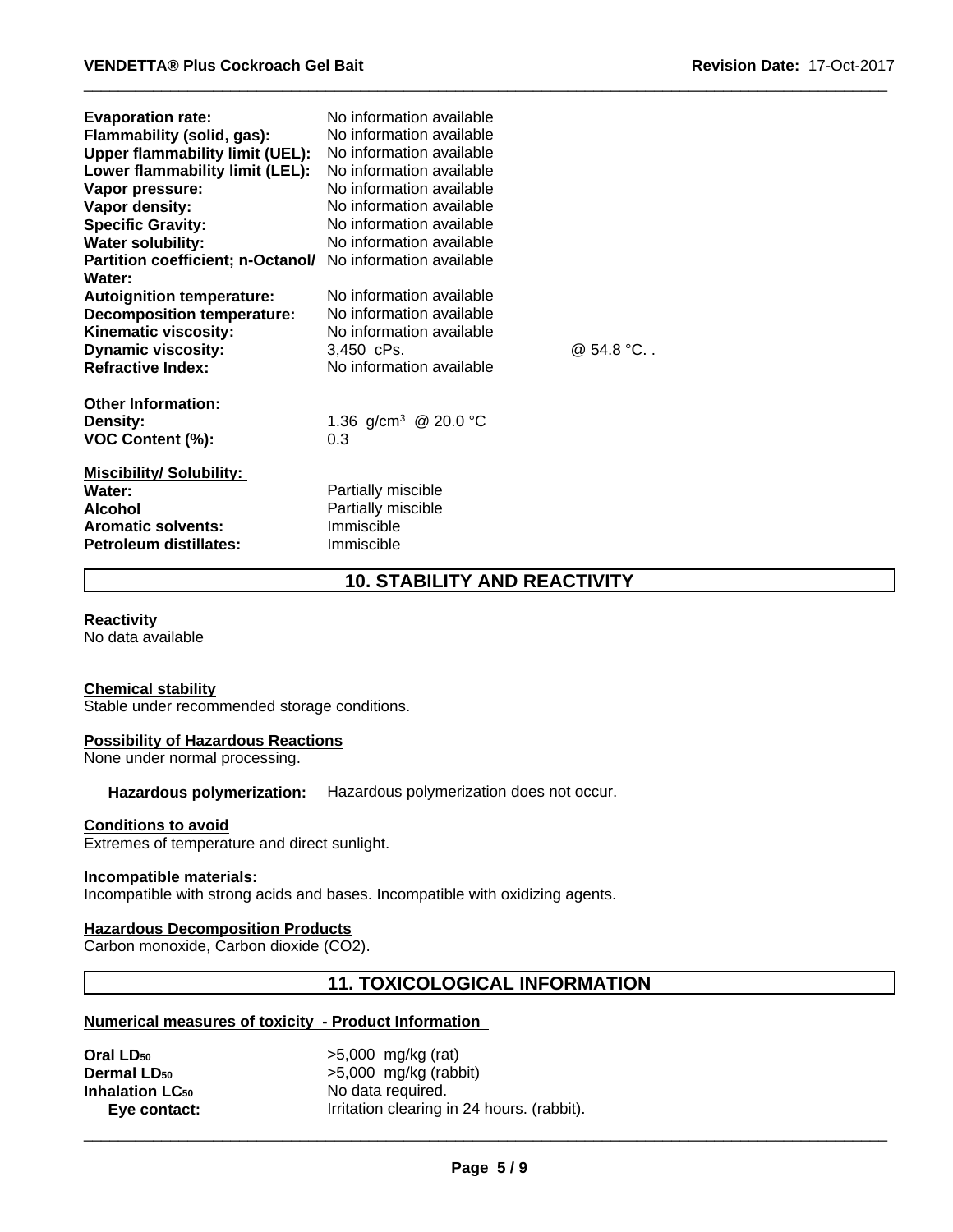| <b>Skin Contact:</b><br><b>Skin Irritation Index:</b>                                                                                                                     | Non-irritating to the skin. (rabbit).<br>0.1                                                                                                                                     |
|---------------------------------------------------------------------------------------------------------------------------------------------------------------------------|----------------------------------------------------------------------------------------------------------------------------------------------------------------------------------|
| Sensitization:                                                                                                                                                            | Positive. (guinea pig).                                                                                                                                                          |
| <b>Comment:</b>                                                                                                                                                           | Toxicology data was bridged from a similar formula.                                                                                                                              |
| Carcinogenicity                                                                                                                                                           | This product does not contain any carcinogens or potential carcinogens as listed<br>by OSHA, IARC or NTP.                                                                        |
| <b>Reproductive toxicity:</b><br><b>Developmental Toxicity</b><br>Teratogenicity:<br>STOT - single exposure:<br>STOT - repeated exposure:<br><b>Target Organ Effects:</b> | No information available.<br>No information available.<br>No information available.<br>No information available.<br>No information available.<br>Eyes, Respiratory system, Skin. |

## **12. ECOLOGICAL INFORMATION**

#### **Ecotoxicity:**

#### **Persistence and degradability**

No information available.

#### **Bioaccumulation**

No information available.

#### **Other adverse effects:** No information available

#### **Environmental hazards (EPA):**

Do not discharge effluent containing this product into lakes, streams, ponds, estuaries, oceans or other waters unless in accordance with the requirements of a National Pollutant Discharge Elimination System (NPDES) permit and the permitting authority has been notified in writing prior to discharge. Do not discharge effluent containing this product to sewer systems without previously notifying the local sewage treatment plant authority. For guidance contact your State Water Board or Regional Office of the EPA.

### **13. DISPOSAL CONSIDERATIONS**

#### **Waste treatment methods**

**Disposal of wastes:** Disposal should be in accordance with applicable regional, national and local laws and regulations. For more information, see product label.

**Contaminated packaging:** For more information, see product label.

## **14. TRANSPORT INFORMATION**

#### **DOT (Department of Transportation)**

| <b>Proper Shipping Name:</b> | Insecticides, Insect or Animal Repellent, Solid |
|------------------------------|-------------------------------------------------|
| <b>Hazard Class:</b>         | This material is not hazardous.                 |
|                              |                                                 |

#### **Air (IATA/ ICAO)**

| <b>Proper Shipping Name:</b> | Insecticides, Insect or Animal Repellent, Solid |  |
|------------------------------|-------------------------------------------------|--|
|------------------------------|-------------------------------------------------|--|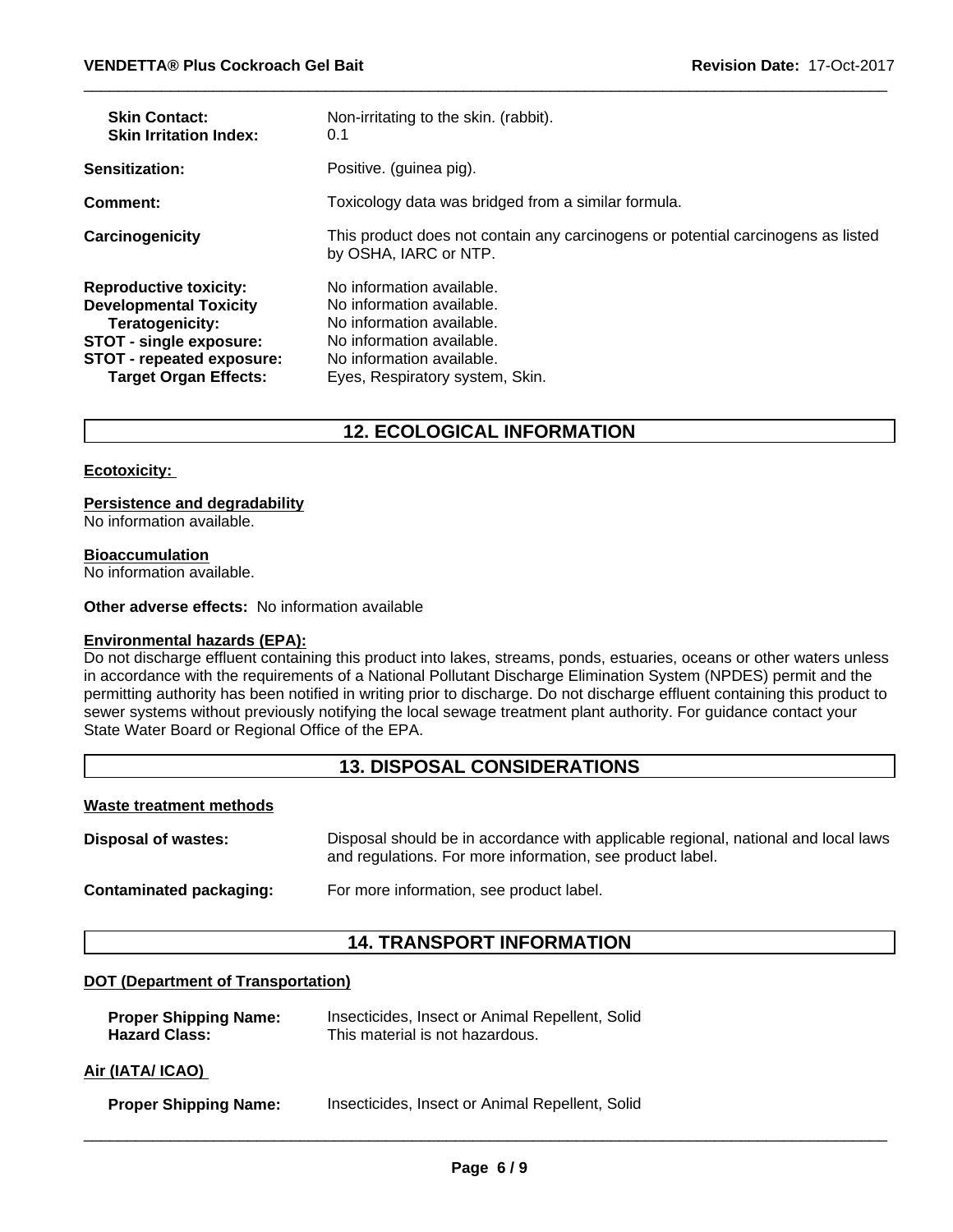**Hazard Class:** This material is not hazardous.

#### **Vessel (IMO/ IMDG)**

| <b>Proper Shipping Name:</b> | Insecticides, Insect or Animal Repellent, Solid |
|------------------------------|-------------------------------------------------|
| <b>Hazard Class:</b>         | This material is not hazardous.                 |

## **15. REGULATORY INFORMATION**

#### **US Federal Regulations**

#### **SARA 313**

Section 313 of Title III of the Superfund Amendments and Reauthorization Act of 1986 (SARA). This product does not contain any chemicals which are subject to the reporting requirements of the Act and Title 40 of the Code of Federal Regulations, Part 372

| SARA 311/312 Hazard               |     |  |
|-----------------------------------|-----|--|
| <b>Categories</b>                 |     |  |
| Acute health hazard               | Yes |  |
| <b>Chronic Health Hazard</b>      | Nο  |  |
| Fire hazard                       | Nο  |  |
| Sudden release of pressure hazard | No  |  |
| <b>Reactive Hazard</b>            | Nο  |  |

#### **CWA (Clean Water Act)**

This product does not contain any substances regulated as pollutants pursuant to the Clean Water Act (40 CFR 122.21 and 40 CFR 122.42)

#### **CERCLA**

This material, as supplied, does not contain any substances regulated as hazardous substances under the Comprehensive Environmental Response Compensation and Liability Act (CERCLA) (40 CFR 302) or the Superfund Amendments and Reauthorization Act (SARA) (40 CFR 355). There may be specific reporting requirements at the local, regional, or state level pertaining to releases of this material

#### **US State Regulations:**

#### **California Proposition 65:**

This product does not contain any Proposition 65 chemicals

#### **U.S. EPA Label Information:**

#### **EPA Registration Number:** 1021-2593

#### **Difference between SDS and EPA (FIFRA) Pesticide label:**

This chemical is a pesticide product registered by the United States Environmental Protection Agency and is subject to certain labeling requirements under federal pesticide law. These requirements differ from the classification criteria and hazard information required for Safety Data Sheets (SDS), and for workplace labels of non-pesticide chemicals. The pesticide label also includes other important information, including directions for use. The hazard information required on the pesticide label is reproduced below:

#### Signal word: **CAUTION**

#### Precautionary Statements: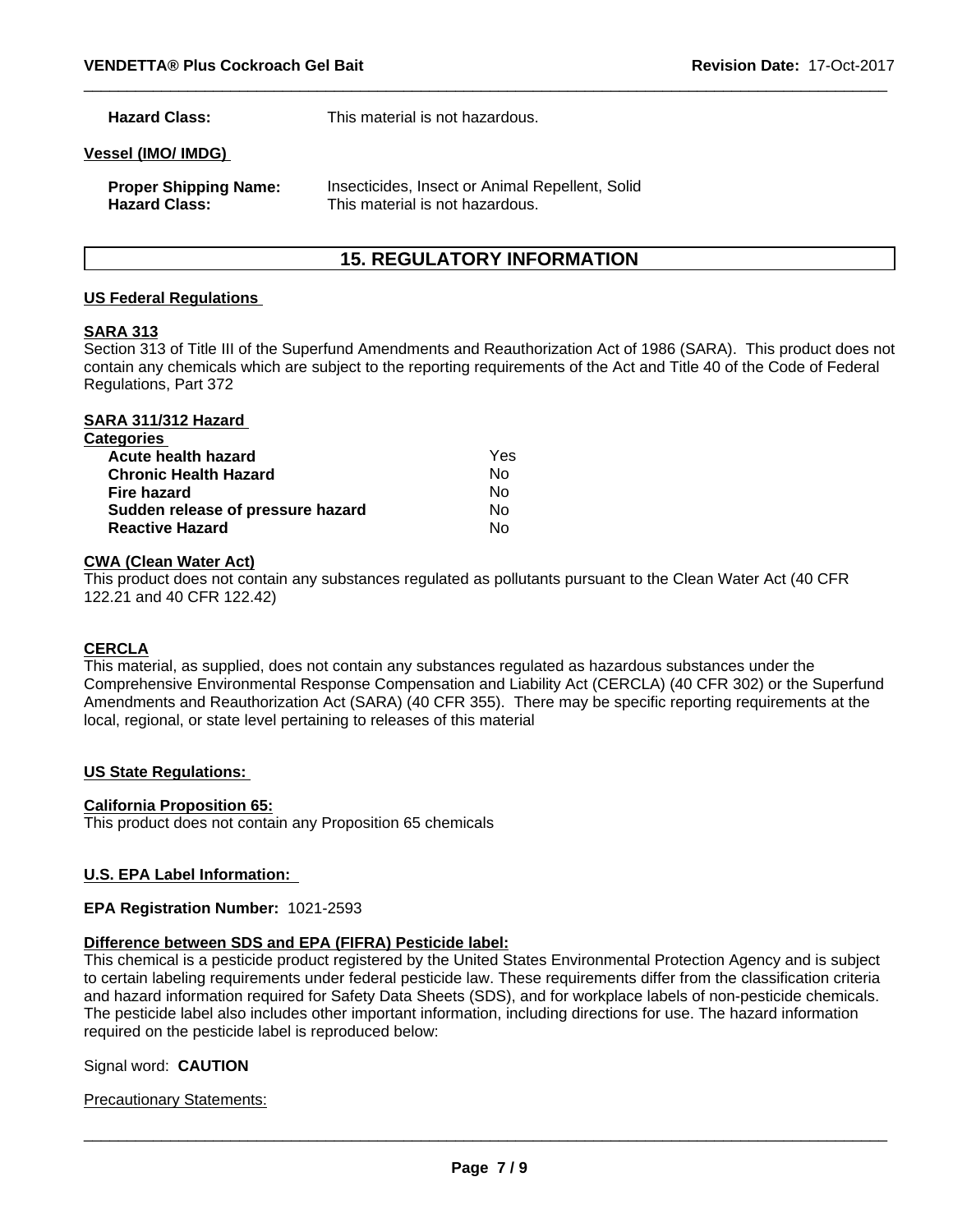• Prolonged or frequently repeated skin contact may cause allergic reactions in some individuals.

| Complies        |  |
|-----------------|--|
| Complies        |  |
| Does not comply |  |
| Does not comply |  |
| Does not comply |  |
| Does not comply |  |
| Does not comply |  |
| Does not comply |  |
|                 |  |

**Legend:** 

**TSCA** - United States Toxic Substances Control Act Section 8(b) Inventory

**DSL/NDSL** - Canadian Domestic Substances List/Non-Domestic Substances List

**EINECS/ELINCS** - European Inventory of Existing Chemical Substances/European List of Notified Chemical **Substances** 

**ENCS** - Japan Existing and New Chemical Substances

**IECSC** - China Inventory of Existing Chemical Substances

**KECL** - Korean Existing and Evaluated Chemical Substances

**PICCS** - Philippines Inventory of Chemicals and Chemical Substances

**AICS** - Australian Inventory of Chemical Substances

## **16. OTHER INFORMATION, INCLUDING DATE OF PREPARATION OR LAST REVISION.**

| <b>Issue Date:</b><br>17-Oct-2017          | <b>Revision Date:</b><br>17-Oct-2017                                                                                                                                                                                                                                                                                                                                                                                                                                                                                                                                                                                                                                                                                                                                                                                                                                                                                                                                                                                                                                                                                                                                                                                                                                                                                                                                    | <b>Revision Note:</b><br>- SDS sections updated<br>$-2$<br>$-3$<br>$-8$<br>- 9<br>$-14$<br>$-15$<br>$-16$ |  |
|--------------------------------------------|-------------------------------------------------------------------------------------------------------------------------------------------------------------------------------------------------------------------------------------------------------------------------------------------------------------------------------------------------------------------------------------------------------------------------------------------------------------------------------------------------------------------------------------------------------------------------------------------------------------------------------------------------------------------------------------------------------------------------------------------------------------------------------------------------------------------------------------------------------------------------------------------------------------------------------------------------------------------------------------------------------------------------------------------------------------------------------------------------------------------------------------------------------------------------------------------------------------------------------------------------------------------------------------------------------------------------------------------------------------------------|-----------------------------------------------------------------------------------------------------------|--|
| <b>SDS Prepared By:</b><br>e-Mail Address: |                                                                                                                                                                                                                                                                                                                                                                                                                                                                                                                                                                                                                                                                                                                                                                                                                                                                                                                                                                                                                                                                                                                                                                                                                                                                                                                                                                         | Troy Azzivitto, MGK® Chemistry Department.                                                                |  |
| Disclaimer:                                | mgk-sds@mgk.com<br>The information provided in this Safety Data Sheet (SDS) is provided in good faith<br>and believed to be accurate at the time of preparation of the SDS. However, to the<br>extent consistent with applicable law, MGK® and its subsidiaries or affiliates<br>extend no warranties, make no representations, and assume no responsibility as<br>to the accuracy, suitability, or completeness of such information. Additionally, to<br>the extent consistent with applicable law, neither MGK® nor any of its subsidiaries<br>or affiliates represents or guarantees that this information or product may be used<br>without infringing the intellectual property rights of others. Except to the extent a<br>particular use and particular information are expressly stated on the product label,<br>it is the users' own responsibility to determine the suitability of this information for<br>their own particular use of this product. If necessary, contact MGK® to confirm<br>that you have the most current product label and SDS.<br>This Safety Data Sheet (SDS) serves different purposes than and DOES NOT<br>REPLACE OR MODIFY THE EPA-APPROVED PRODUCT LABEL (attached to<br>and accompanying the product container). This SDS provides important health,<br>safety, and environmental information for employers, employees, emergency |                                                                                                           |  |